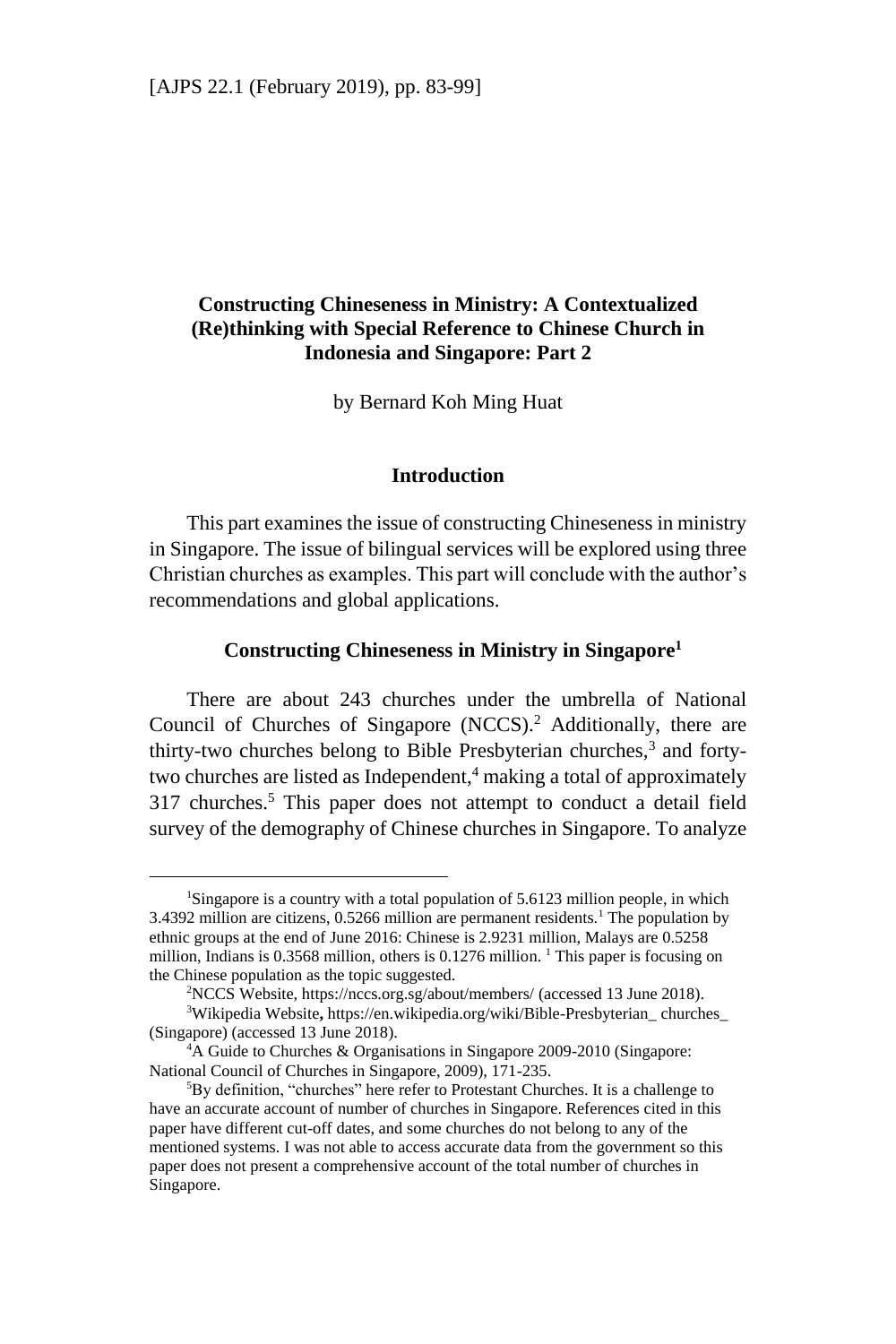the issues related to the study of this paper, this writer proposes that a collaboration of selected churches data would surface the crux of the matter. The Chineseness of the Chinese church is to be identified and studied in terms of the language used in Sunday services. The parallel paradigm has been investigated through the study of the Indonesian Chinese Christian church in this paper. Therefore, this paper will analyze the Chineseness and language issues with reference to three churches that conduct Sunday services in Mandarin co-existing with services in English and other languages or dialects. Their models demonstrate the uniqueness of Chinese services and their contribution to the understanding of Chineseness, which may orientate the direction of the ministry of the Chinese church in Singapore and beyond Singapore.

This paper began its analysis with a brief sketch of the language policy of the government of Singapore and its impacts on education and the Christian community. Then, I will present three churches to showcase the strategy of launching a Chinese service under special circumstances, and the results of starting Chinese services. Recommendations will be formulated through interviews with respective church leaders, with suggestions for further study.

## The National Interest

The specific and strategic language policy began with *Report on the Ministry of Education 1978* (also known as *Goh Report*). Deputy Prime Minister Goh Kheng Swee was commissioned to lead a team to investigate the problems of the education system.<sup>6</sup> Several findings in *Goh Report* redefined the landscape of education in Singapore:

- a. The policy of bilingualism was not "universally effective."
- b. English and Mandarin were new languages to most of the Chinese students as 85 per cent of them spoke dialects at home.
- c. The one-size-fits-all education program did not cater to students with differing abilities, mainly when most of the students were learning two languages they were unfamiliar with.

<sup>&</sup>lt;sup>6</sup>A brief sketch of the education system and bilingual policy is summarized in an article by Cheryl Sim, "Bilingual Policy," [http://eresources.nlb.gov.sg/infopedia/](http://eresources.nlb.gov.sg/infopedia/%20articles/SIP_2016_09_01_093402.html)  [articles/SIP\\_2016\\_09\\_01\\_093402.html](http://eresources.nlb.gov.sg/infopedia/%20articles/SIP_2016_09_01_093402.html) (accessed 14 June 2018).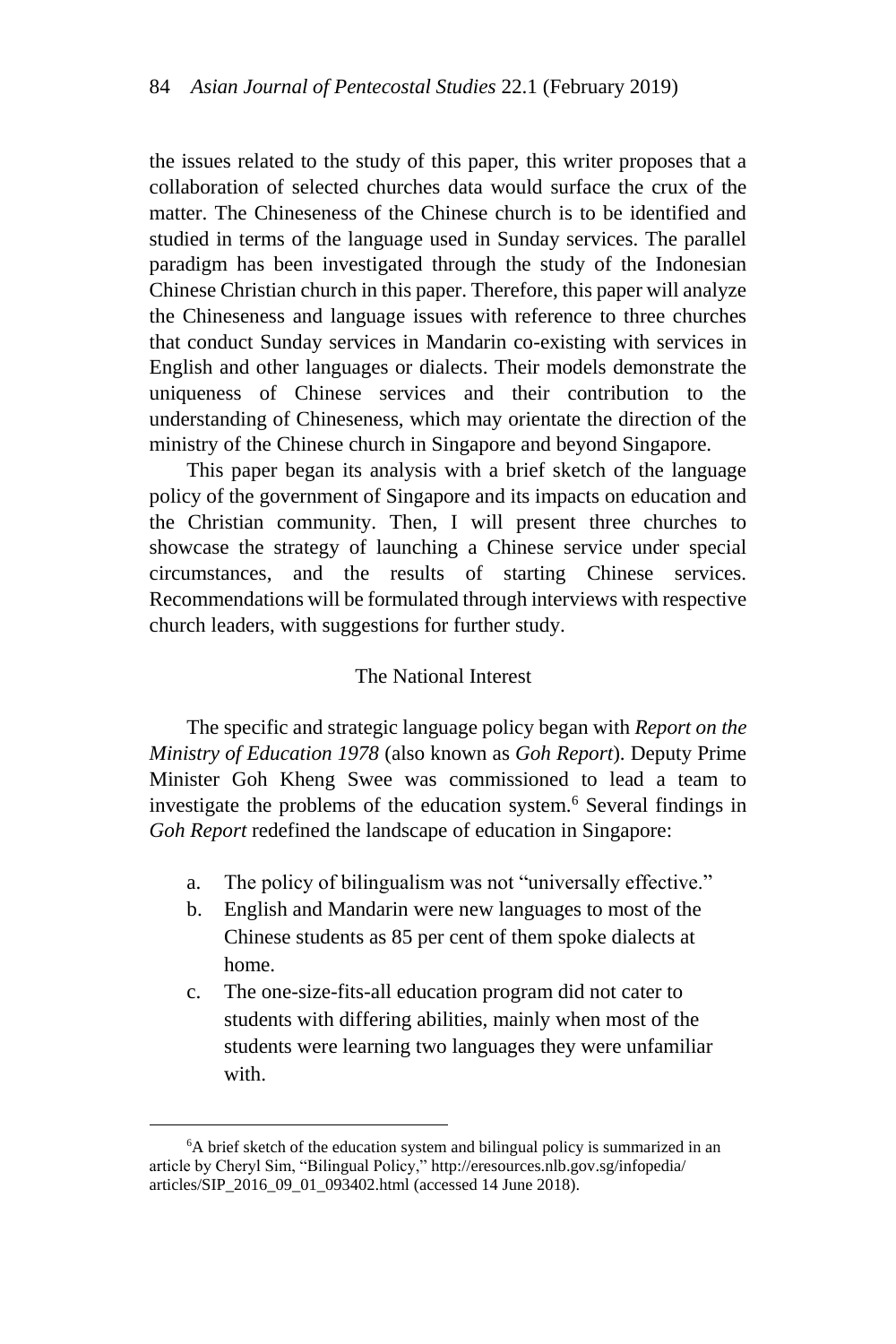- d. Students were unlikely to achieve the same level of proficiency for both English and their mother tongue.
- e. A new education system with ability-based streaming at the primary and secondary levels was introduced in 1979.<sup>7</sup>

The Goh Report resulted in many changes in Singapore, both in the education system as well as in its impact on the landscape of the Chinese churches. In 1979, two significant events related to language policy took place. The Special Assistance Plan (SAP) was introduced in nine Chinese stream secondary schools to preserve the culture and traditions of the best Chinese schools and to develop these schools into effectively bilingual institutions.<sup>8</sup> The other event was the official launch of the "Speak Mandarin Campaign" by Prime Minister Lee Kuan Yew on 7 September 1979. It aimed to simplify the language environment and improve communication among Chinese Singaporeans.<sup>9</sup> In 1984, Chinese-as-one-subject-in-school policy was introduced, and a Singapore school was formed in 1987 where English was taught as the first language.<sup>10</sup> The education policy with reference to language had an impact on Chinese churches. There was a concern about the future of the Chinese churches with who used Mandarin as a main communication medium.<sup>11</sup> Christianity in Singapore has since responded to the change

<sup>11</sup>In 1985 there were forums organized by Chinese churches to discuss the future of Chinese speaking church due to the change of education policy. The atmosphere was worried and down hearted. Surprisingly there wasn't any documentation to record the discussions for that period of time. In a paper, Bishop Dr Robert Solomon of the Methodist Church in Singapore briefly sketched the situation of Christianity in that era that could be read, the paper suggested, as a reaction as a counter proposal to the impact of education policy had on the church life especially to the Chinese speaking church. He said, "The regular church services have also seen an increasing number of expatriates attending and participating in church life. These would include, for example, professionals and workers from China, India, Philippines, Myanmar, Indonesia and a host of other nations. This has further enriched the church in Singapore and brought in new resources as well as strengthened the resolve to reach out to the different ethnic groups in the country and beyond." Robert Solomon, "The Church as a Multiracial Community," http://www.hcf.org.sg/resources/the-church-as-a-multi-racial-community (accessed 21 June 2018).

<sup>7</sup> Ibid.

<sup>8</sup> Ibid.

<sup>9</sup> "Speaking Mandarin Campaign is launched 7 September 1979," http://eresources.nlb.gov.sg/history/ev[ents/0daaa112-a100-4bbf-8907-8ea4472c26c3](http://eresources.nlb.gov.sg/history/events/0daaa112-a100-4bbf-8907-8ea4472c26c3)  (accessed 20 June 2018).

<sup>&</sup>lt;sup>10"</sup>Bilingual Policy," [http://eresources.nlb.gov.sg/infopedia/articles/SIP\\_2016-09-](http://eresources.nlb.gov.sg/infopedia/articles/SIP_2016-09-01_093402.html) [01\\_093402.html](http://eresources.nlb.gov.sg/infopedia/articles/SIP_2016-09-01_093402.html) (accessed 20 June 2018).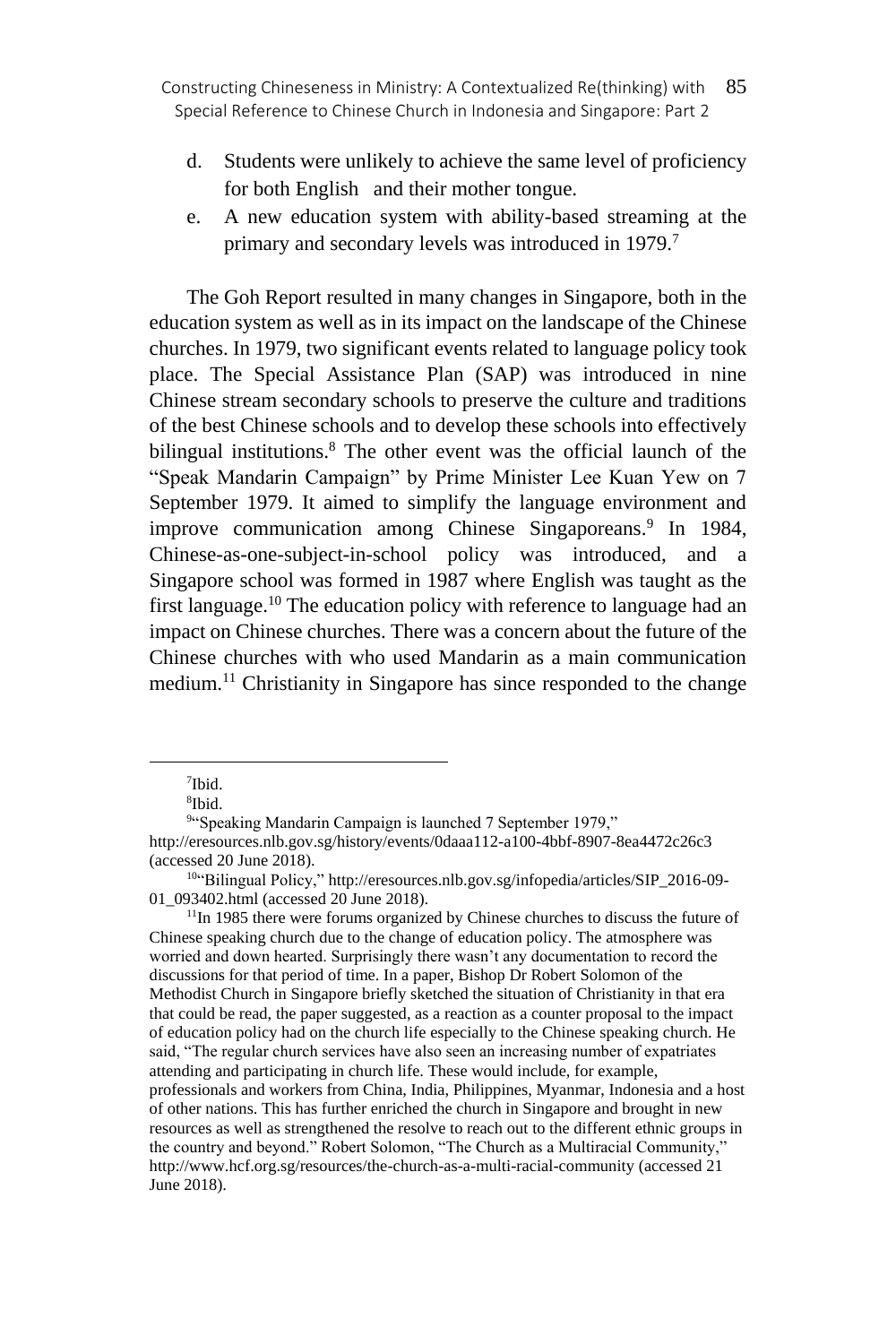of education policy.<sup>12</sup> The responses of churches in Singapore deserve an in depth study to demonstrate the dynamic of church life as well as to gather details on the Chineseness of Chinese church. For the limitation of the scope of the study, this paper will only look into the Chineseness of the Chinese churches.

# The Establishment of Chinese-Speaking Ministry in an English-Speaking Church

While Chinese-speaking churches were striving to keep their younger members because of the education policy, English-speaking churches had also started Mandarin services. This paper will map out the Chineseness in these Mandarin services. What drove the leadership of an English-speaking church to start a Mandarin service? What were the challenges when it first began? What Chineseness has been demonstrated through the Mandarin service?

## *Trinity Christian Centre*

Trinity Christian Centre (TCC) started with a prayer meeting in September 1969. In April 1970, the first Sunday service was launched.<sup>13</sup> When Naomi Dowdy was installed as the senior pastor, the Chinese service was born.<sup>14</sup> TCC was worshipping at the World Trade Center in 1983. There was a small hall available beside the main English service. At that time, there was no Chinese pastor to shepherd the flock. There was interpretation through the headset for Cantonese-speaking attendants at the English service. Soon after, Bible study groups using Mandarin and other dialects were launched. In 1987, Dowdy started a Chinese service with Patsy Wong then Dowdy's secretary, as interpreter. The sermon was translated into Mandarin. The congregation spoke

<sup>&</sup>lt;sup>12</sup>Robert Solomon stated, "Some churches have crossed linguistic and ethnic boundaries to do this. For instance, while traditionally Chinese-speaking churches started English services, partly to retain the English-speaking children of their members in church, traditionally English-speaking churches have also started services in Mandarin and dialects to cater to the Chinese-speaking parents of their members who are being reached out with the gospel." "The Church as a Multiracial Community,"

<http://www.hcf.org.sg/resources/the-church-as-a-multi-racial-community> (accessed 21 June 2018).

<sup>13</sup>Trinity Christian Centre website, [http://trinity.sg/Welcome/Our-Leadership-Team](http://trinity.sg/Welcome/Our-Leadership-Team/)**/** (accessed 21 June 2018).

<sup>&</sup>lt;sup>14</sup>Naomi Dowdy, interview by Bernard Koh, 4 May 2018, TCA College, Singapore. Report and Information on the TCC Chinese service is based on this interview.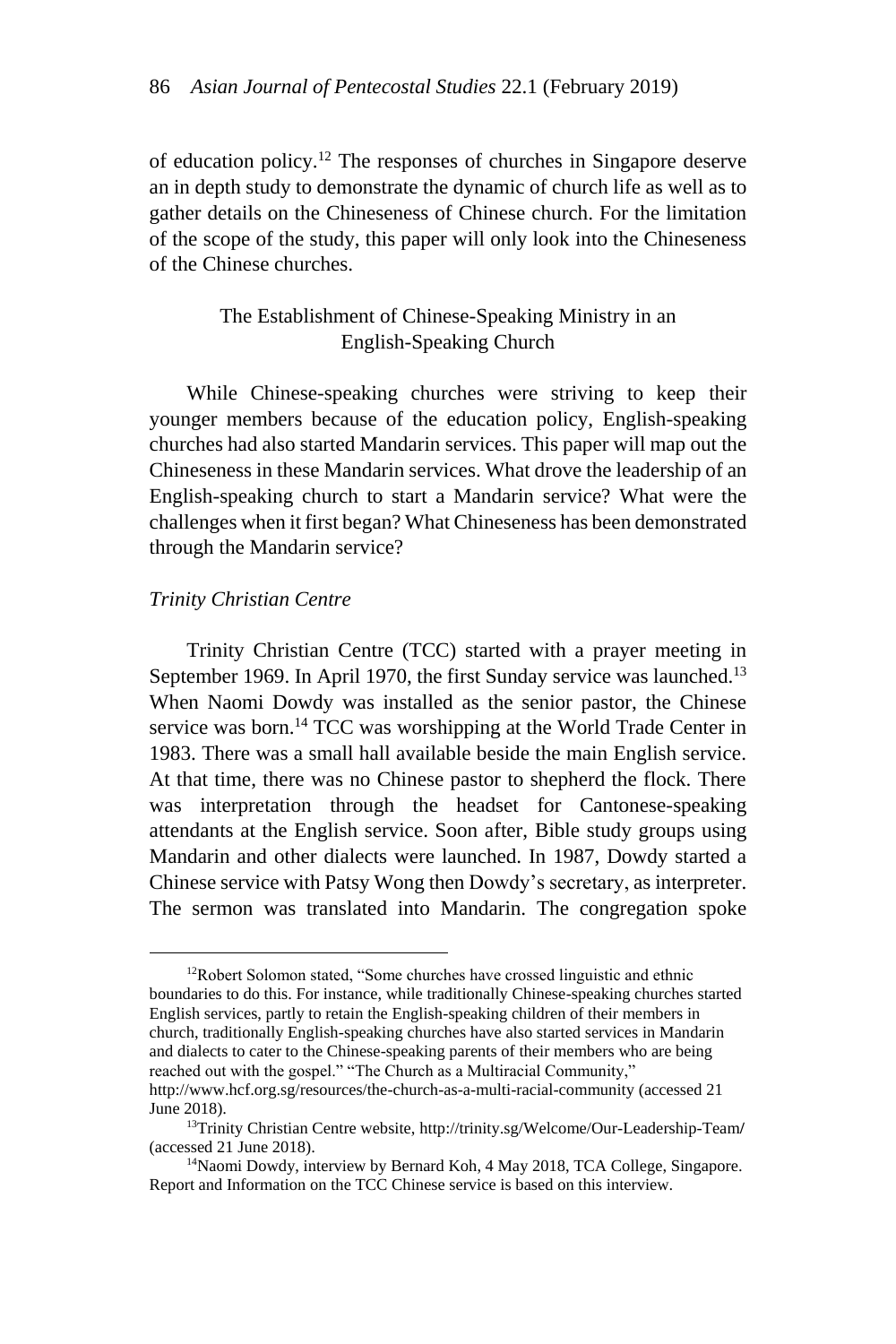Mandarin, Hokkien and Cantonese. There were Mandarin and dialect services. Those who attended were parents and grandparents of the members of the main English service. They were also a group of middleaged Christians. The strategy then was to reach the older generation through the first generation young Christians.

The vision for launching a Chinese service was crystal clear. The Chinese service was not designed to accommodate aged Chinese or the elderly of the English congregation who prefer Chinese, but to bilingual youth. These intended to preserve their Chinese roots, and were not fluent in English, though they were bilingual under the Singapore education system. Dowdy had witnessed vibrant youth in Taiwan attending contemporary Chinese services. She was convinced to make the Chinese service vibrant and colored with Chineseness in order to make it attractive for people to attend. Chinese music, instruments, and language were important factors.

It is important to the Chinese to preserve Chineseness. In those days, and even now, a segment of society prefers Chinese. Children were raised in Chinese homes. They spoke mixed languages and dialects, a "*rojak*"<sup>15</sup> with a mixture of a little of everything. The ideology of this new approach, and not the western approach, to the service is essential. The key is identification. People who attend the Chinese service must be able to identify with the order and pattern of service. In another words, members have the sense of ownership.

To launch a Chinese service, Dowdy shared her vision of the Church with the board and they prayed over it. The charisma and leadership of Dowdy was key to launching a Chinese service. Between thirty and forty members attended the first service. The church was glad to start a Chinese service. Initially, Dowdy was the speaker for the Chinese service. Later, Patsy Wong also preached in Mandarin.

Dowdy commented that in Genesis 11, language was a unifying factor. Therefore, language determines your mentality. Dowdy observed that in Taiwanese churches there was Chinese music, songs and hymns. It was vital to have Chinese songs and not a translated version of the English songs for the Chinese service. Chinese service also needed to have Chinese décor to demonstrate and enhance Chineseness. We can

<sup>15</sup>*Rojak* in Malay means "mixed", is a local salad of mixed vegetables and fruits, drizzled with a sweet and sour sauce comprising local prawn paste, sugar and lime, http://eresources.nlb.gov.sg/infopedia/articles/SIP\_392\_ [2005-01-06.html](http://eresources.nlb.gov.sg/infopedia/articles/SIP_392_2005-01-06.html) (accessed 22 June 2018). *Rojak* as a local colloquial means a mixture of everything, is Manglish, and is an English-based [pidgin](https://en.wikipedia.org/wiki/Pidgin) or [creole](https://en.wikipedia.org/wiki/Creole_language) spoken in [Malaysia](https://en.wikipedia.org/wiki/Malaysia)**.** cf**.** https://en.wikipedia.org/wiki/ Manglish (accessed 22 June 2018).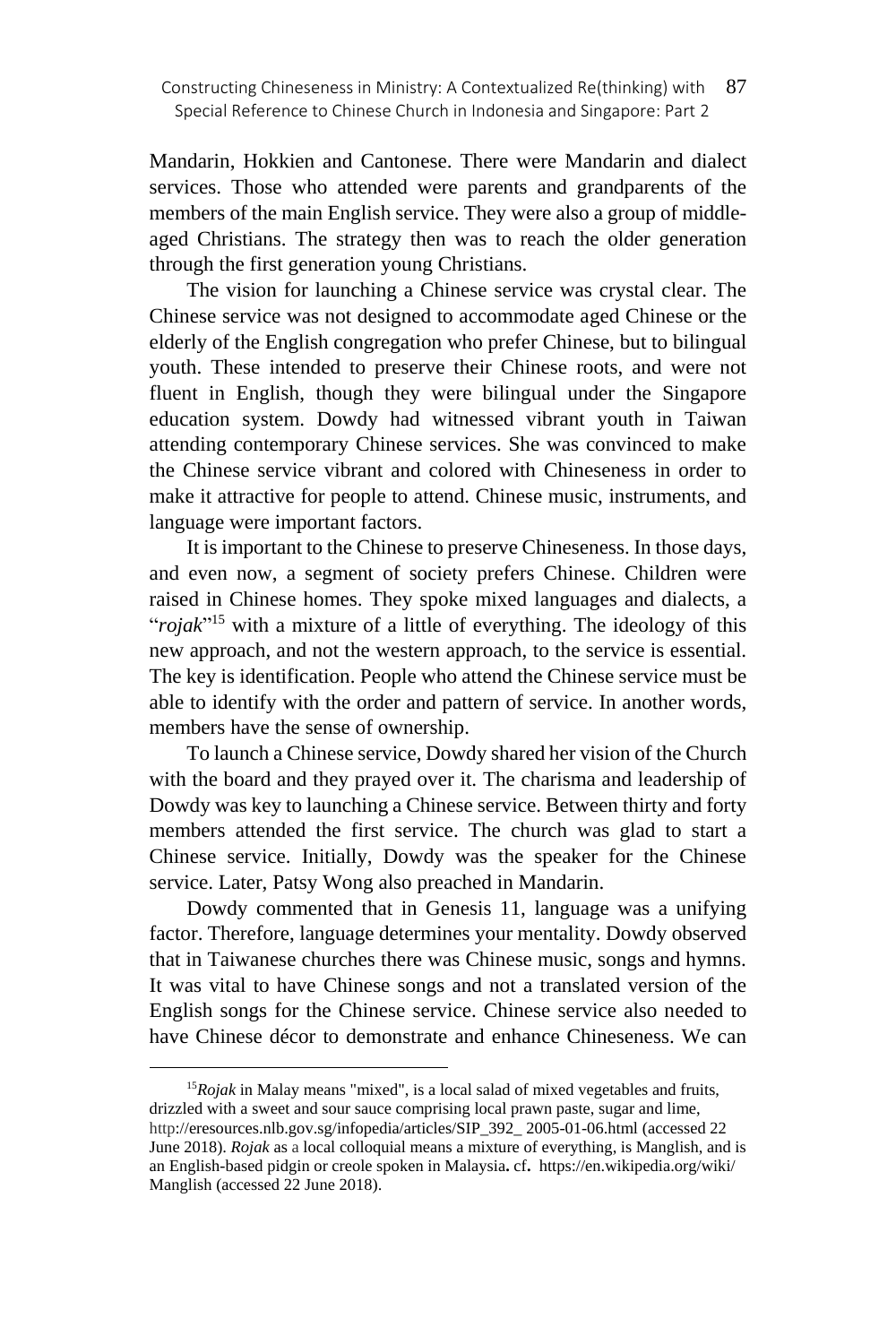learn a principle from Paul the apostle as he writes in First Corinthians 9:22, "I have become all things to all people so that by all possible means I might save some."(NIV) We should be reminded of a missiological principle: we enter into a community not to take a culture but to take a kingdom. Flexibility in the way we handle a service to cater to the particular need of a special group shall shape our perspective. There is a call to find a bridge to reach the Chinese. And we need to focus on the Chinese as Chinese. Therefore, starts with the right vision. And there will be a good response as we did it many years ago. There were more young people to commit in the Chinese service. The TCC Chinese service has captured and preserved the Chineseness through its order of worship since it was launched. The foundation to maintain the Chineseness lies in the heart and vision of the leadership. A proper understanding of the demography of the congregation strategically orientates the Chinese ministry.

# *Church of Singapore<sup>16</sup>*

Huang Jen Sen, Cheng Kai Ho, and Goh Ewe Kheng were the founding elders of the Church of Singapore (COS) in December 1963. The church started as a Mandarin and Hokkien service. Toward the end of 1964, COS began a bilingual service with English and Mandarin. The change in language came when a teacher in an English school brought a few hundred secondary school students. A *peranakan* elder also brought his relatives and friends. At that time, the late Goh Ewe Kheng had an excellent network with foreign speakers from the English speaking world and Taiwan. All these factors contributed to the launching of a bilingual service so that the church could better serve its congregation. Right from the beginning, COS adopted an important principle: all communication was bilingual. Half of the leadership of the church is English-educated and the other half is Chinese literate. Meetings, committees, songs of worship are bilingual.

In the years 1964-1965, special services were held in conjunction with Chinese festivals. There was the First day (*Chu Yi*) of Lunar Chinese New Year Thanksgiving service. And it has now become a tradition in COS. The mid-Autumn festival outreach program was organized to encourage members to invite relatives to the evangelistic meeting.

<sup>&</sup>lt;sup>16</sup>Elder Peter Phua, interview by Bernard Koh, 30 May 2018, Church of Singapore, Singapore. Report and information on Church of Singapore is based on the interview.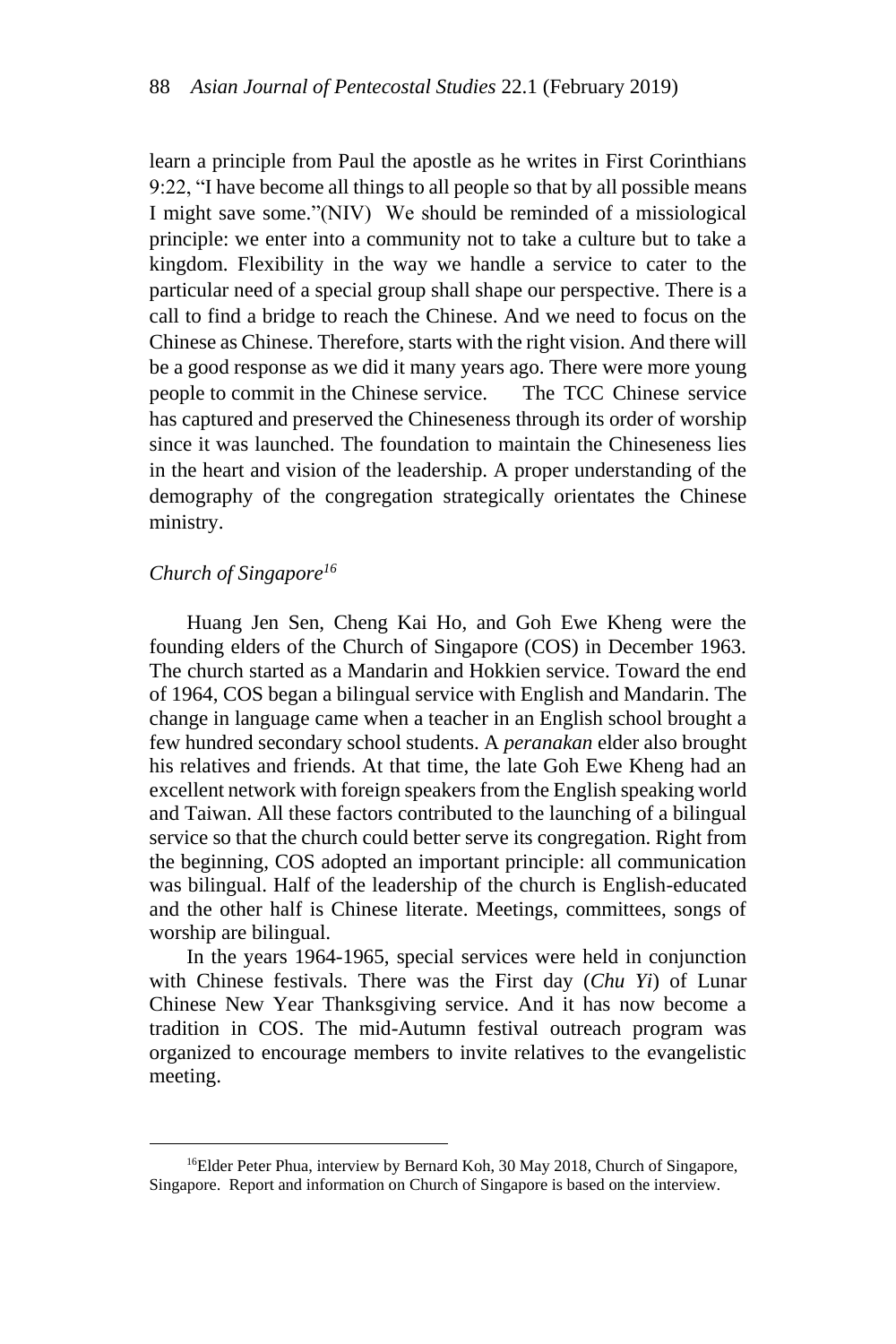The socio-cultural environment of the sixties was the unique setting in which COS developed its ministry. COS had its initial gathering at Siglap, where *Peranakan* gathered. The joining of a *Peranakan* elder verified this demographic. The majority of attendees were not from the affluent class. Many of them attained general education. The spiritual drive was extraordinary at the inauguration. The Holy Spirit filled the three founding elders after they attended the special meeting led by Jiang Duan Yi, a former Hong Kong movie actress converted to Christianity. The charismatic movement ignited the formation of COS. Members were devoted to personal evangelism, giving out gospel tracts by visiting house to house every Saturday. Evangelistic meetings were frequent.

The leadership established a healthy structure to set up bilingual services. Recognizing the differences in mindset of two groups, namely, the Chinese-educated and the English-educated, leadership committed to carrying out the task which God had entrusted to them. They learned to accept, to respect, and to have one mind with one another. This model of leadership has attracted the attention of many other churches. They work hard to nurture the concept of bilingualism through interpretation and translation. Sermons and songs are translated to allow both parties to understand and participate. Leadership fights the wrong thinking of a "second class or underprivileged member" in the church due to a language handicap. In 1977, COS started its second bilingual service, and in 1980, launched a third. The growth of each service ended up in beginning an English service and a Mandarin service in 1987. The golden time of ten-thirty on Sunday morning is still reserved for the bilingual service.

A bilingual service fosters a closer relationship among the leaders. It allows couples with different language backgrounds to worship together. Guest speakers are freer to preach at the bilingual service. It also creates a better networking for the church to invite guest speakers. These bilingual services focus on the Chinese festivals, giving the church the opportunity and multi-dimensionalism to embrace the goodness of Chinese culture. In the Chinese Lunar New Year Thanksgiving service, members celebrate the festive season by giving Mandarin and Chinese cake (*nian gao*). In Qing Ming (remembrance of the ancestors), and Parents' Day Sunday, messages related to fidelity, honoring parents and the elderly are shared. The Duan Wu, or double five, festival (rice dumplings) witnesses the evangelistic outreach. Members are given and share moon cakes at the Mid-Autumn festival. Dinner is organized, members learn to appreciate creation and pay tribute to God the Creator.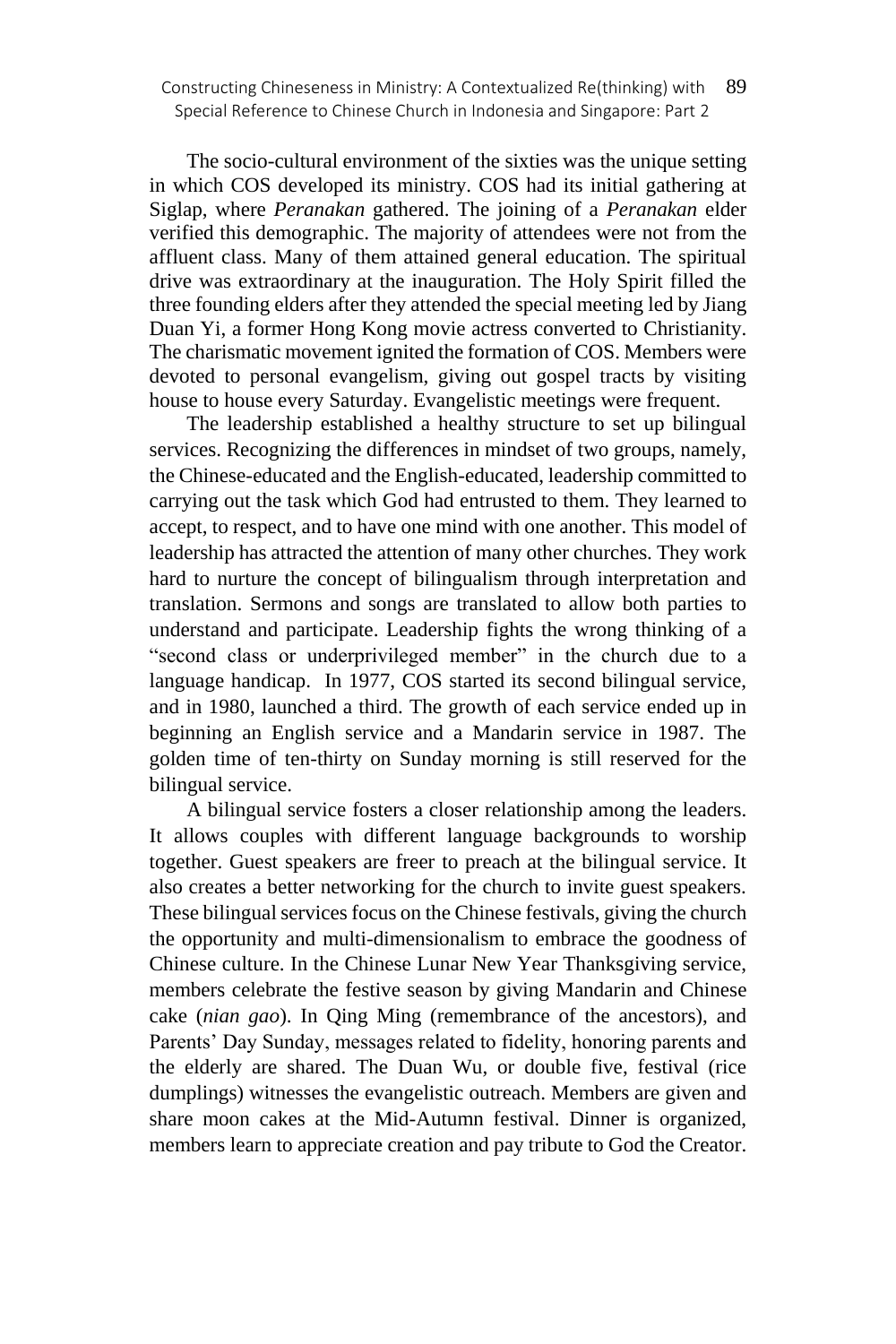Till this day, members of COS look forward to Chinese festive services that are organized under the church master plan.

The Chineseness depends on the Mandarin language. Messages preached in Mandarin are closer to Chinese hearts. Stories and fables are good carriers for the moral teachings, which can be linked with biblical truth. Speaking Mandarin conveys culture, values and passions effectively.

In conclusion, Chineseness in COS is being preserved and demonstrated through the special services related to Chinese festivals. The church encourages members to practice the customs of giving and sharing during those services. The leadership guards the use of languages as the key to establish a fruitful and blessed ministry.

## *The Bible Church, Singapore<sup>17</sup>*

The Bible Church, Singapore (TBCS) at the West Coast Road, Singapore is an independent church. It is an English-speaking church. The existing church building, named Clementi Bible Centre (CBC), was built in 1985 by the joint efforts of two churches, The Bible Church, Singapore and Mount Carmel Bible Presbyterian Church (MCBPC). Before 1985, TBCS had five meeting points for its members.

Before launching the Mandarin service, TBCS had already begun community outreach program in the West Coast district, led by a church elder. It was a community care service. Evangelistic meetings were held, but new converts were redirected to neighboring churches due to language issues. Many of the new converts spoke only Mandarin and Chinese dialects. Meanwhile, members of TBCS were also facing challenges in bringing their parents to attend Sunday service due to language. A group of ten people (aged 30-40) were regularly absent from the Sunday service because they were accompanying their non-English speaking parents to other churches. These elderly (aged 60 and above) only spoke Mandarin and dialects, and most of them had received formal education up to Primary level.

In 1998, TBCS held several discussions to address these constraints. The consensus was to start a Mandarin service. Sixty-four members attended the discussion and endorsed the plan. One-third of those who attended formed the core group of the first Chinese service. A soft launch of the Chinese service with activities prepared the church. The Chinese service of TBCS officially started in 1999. The core group was

 $17$ This section is based on an interview with Dr Mee On Tong, the ministry staff worker of The Bible Church, Singapore. Cf. Mee On Tong, Interview by Bernard Koh, 3 July 2018, TCA College, Singapore.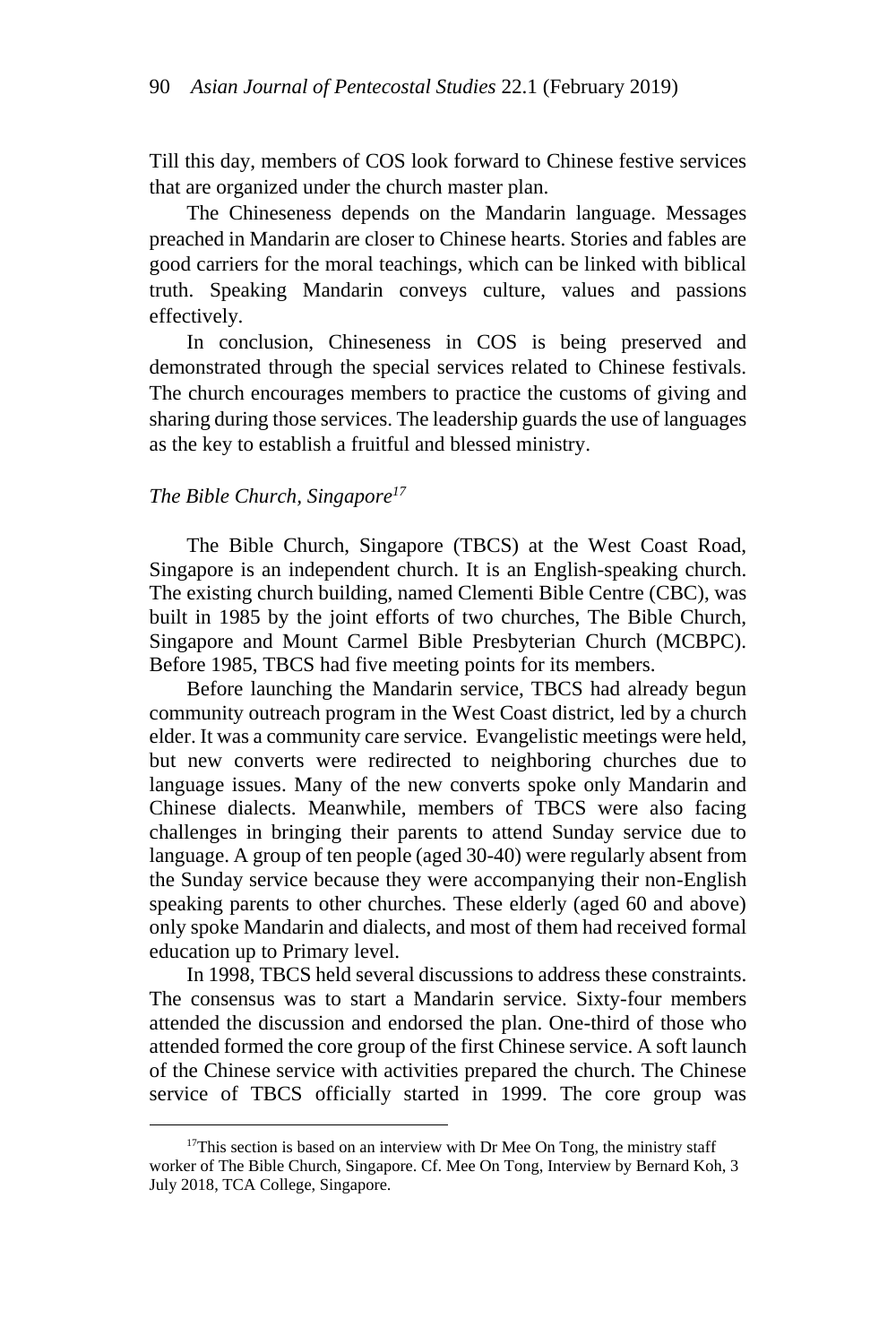comprised of members between the age of 30 to 40, who had formal education from Pre-University and above. Chinese-educated, some were from the nine secondary schools under the Special Assistance Plan (SAP) who emphasized Chinese culture and language.

In 1985, CBC set up a kindergarten that has become a much soughtafter pre-education institution in the West Coast district. The board of the kindergarten is constituted by an equal number of representatives from TBCS and MCBPC. The neighboring community sees the CBC as an institution of Christianity that provides a good-quality pre-education program for children before the age of 7. Regardless of race and religion, parents are comfortable to enroll their children into the kindergarten for proper education. The kindergarten holds many different celebrations in accordance with the policy laid down by the Ministry of Education. These include different racial festivals. During Chinese Lunar New Year festive season, the kindergarten is décor with elegant and beautiful Chinese ornaments. TBCS Chinese service also works together with the kindergarten in reaching out to the parents and relatives of the students. Brochures and information leaflets are sent to parents and guardians of the children during Chinese festivals such as Chinese Lunar New Year, Mid-autumn (mooncakes) festival.

The challenges of launching a Mandarin service at TBCS included the inadequacy of the knowledge of Chinese culture and the mastery of Mandarin. The mindsets of an English church and a Chinese church are different. The Chinese service also faced the challenge of engaging members to lead the prayer and read the Scripture in Mandarin and to find suitable Chinese hymns and songs for worship.

The benefits of launching a Chinese service are that members need not attend two churches as it was, and new volunteers are raised to serve in the ministry. In addition, sermons were preached in Mandarin then and until this day. The Pastoral staff and leaders come together to discuss and find solutions to these issues.

The Chineseness of TBCS is expressed in many ways. First, special services are organized throughout the year in accordance to the Chinese Lunar calendar. In the Chinese Lunar New Year service, antithetical couplet (*dui lian*) is seen in the worship hall together with auspicious flowers (*nian hua*), and Chinese Lunar New Year songs are sung. Special services of Parents' Day and Mid-Autumn festival are held in time to commemorate the sacrificial love of parents and the aspiration for (re)union with loved ones. Second, the traditional values embedded in the Chinese culture such as filial piety, honor for the teachers and respect for his/her teaching are enhanced and elaborated through the pulpit, church bulletin and other means.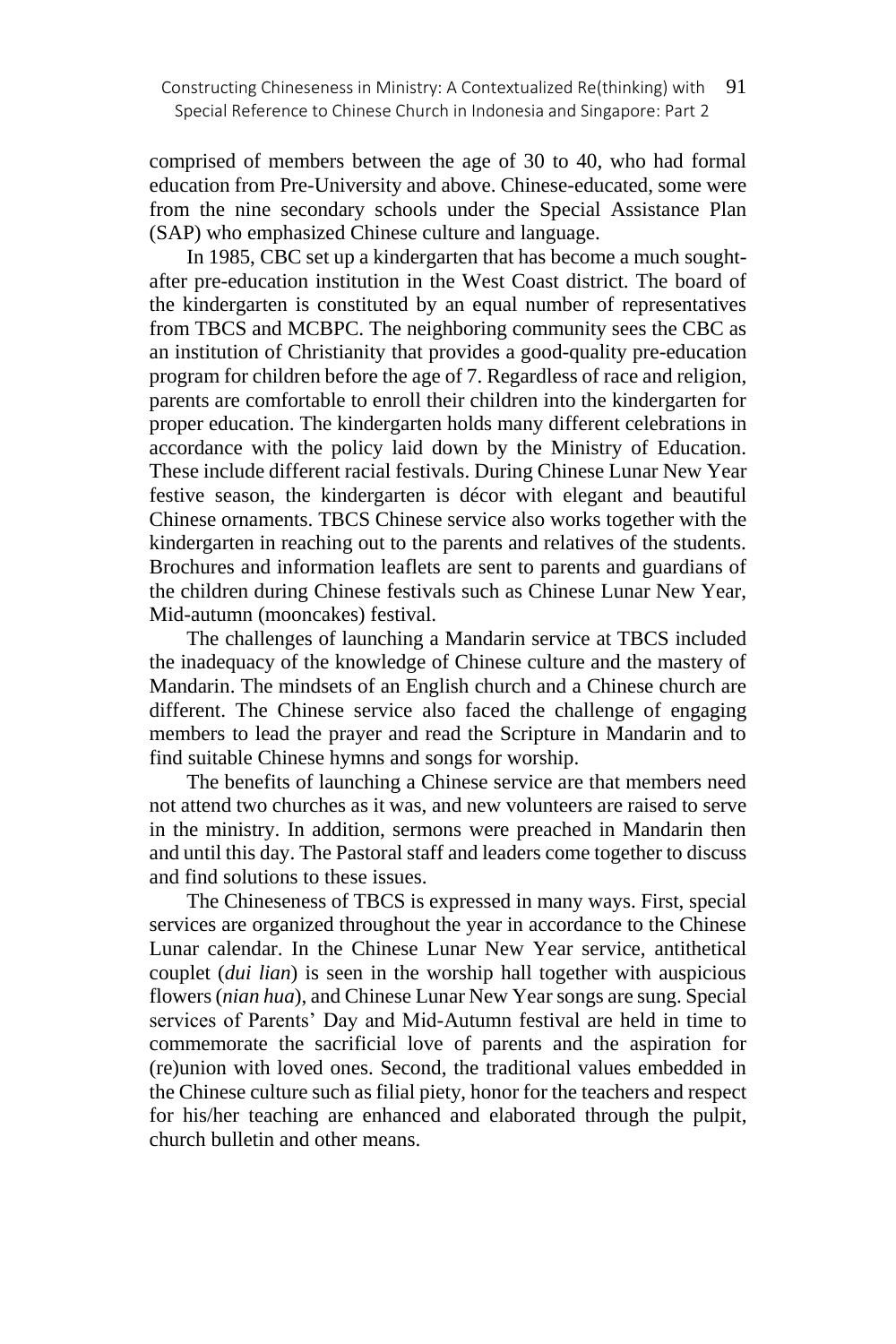In conclusion, TBCS upholds the traditional values in the Chinese culture as a way to express its Chineseness. TBCS also organizes activities revolve around the Chinese festivals. One unique approach of TBCS on issues related to Chineseness is through the establishment of a kindergarten. A proper channel has been installed through the kindergarten to convey the position of the church to the neighboring community on the affirmation and promotion of Chineseness.

Recommendations: Constructing Chineseness for Chinese Church

I would like to recommend the following issues for future discussion on contextualizing thinking of Chineseness with reference to Chinese ministry in Singapore. First, from the model of TCC, Chineseness can be expressed through the order and content of worship. The Hakka church in Taiwan is pioneering in its practices in the area of funeral rites which can be a showcase for further investigation.<sup>18</sup> Second, as the COS model illustrates, the church encourages members to practice the customs of giving and sharing during Chinese festivals. It is a custom that the Chinese would endorse as a unique way of expressing Chineseness. Biblically, it is interesting to note that the celebration of Purim comprises of giving presents of food to one another and gifts to the poor (Esth. 9:22). Perhaps, we may investigate the instructions on Purim and related texts in the Holy Scriptures to establish comprehensive guidelines on giving and sharing. Third, as TBCS demonstrates, traditional Chinese values are conveyed through the pulpit and church bulletins. Messages are communicated with a valid and powerful tool—the outreach program of the church. Whether through community outreach or the kindergarten, the church is careful and diligent to state its commitment to uphold the core of the gospel while the colorful beauty of Chineseness is engraved on the hearts of attendees.

<sup>&</sup>lt;sup>18</sup>Wai Min Tsai, "The Research of Taiwanese Renewed Funeral—For the Example of Hakka Church's Three Ceremonies of Memory," 《新世纪宗教研究》(*New Century Religion Study*) Vol.8, No3 (March 2010):51-94. Also Chien-Jung Lin, "A Research of Interaction Between the Presbyterian Church and Local Community in Taiwan—An Example of Linzenei Presbyterian Church" (MA Thesis, National Taitung University, 2009).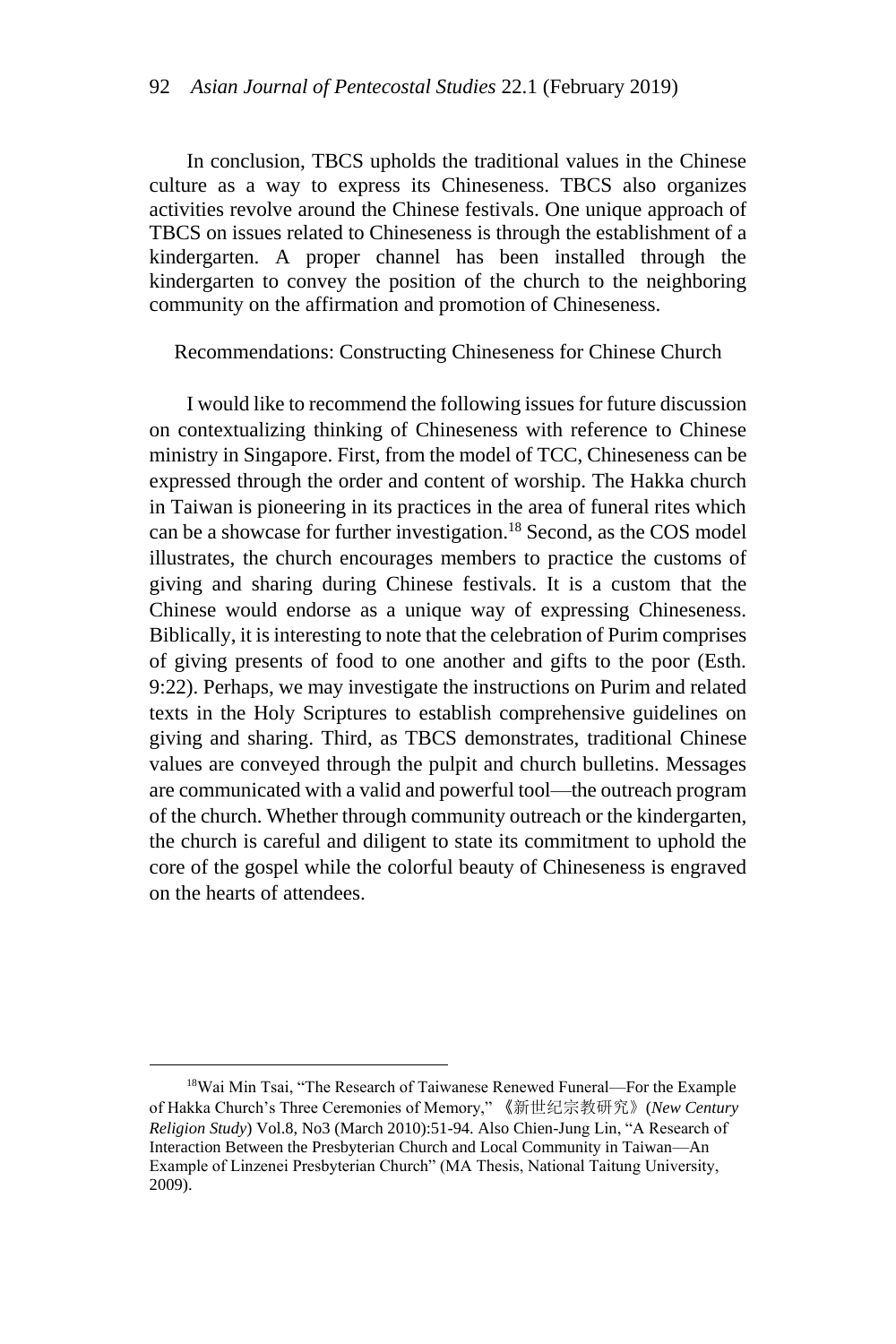## **Global Applications**

In a research paper, Edgar Wickberg discussed the Chineseness of Chinese in the city of Vancouver, Canada.<sup>19</sup> What is Chineseness? Wickberg illustrated the visibility of Chineseness, first, to the language spoken on the streets, and Mandarin speech was increasingly heard.<sup>20</sup> Second, in Canada, multiculturalism has become one of two Canadian characteristics. <sup>21</sup>In Vancouver, practical multiculturalism includes conspicuous sharing of cultural features with one another, encouraged in school and elsewhere.<sup>22</sup> The Dragon Boat Races, promoted by two leading Chinese Canadians, became a multicultural festival celebrating Vancouver.<sup>23</sup> The Chinese New Year Parade began to include non-Chinese ethnic organizations.<sup>24</sup> Chinese New Year became a recognized event for the city. One version of a Chinese New Year celebration, called "Gung Haggis Fat Choy," a dinner combining supposedly Scottish and Chinese elements, has become well attended.<sup>25</sup> The pictures painted by Wickberg vividly illustrated the Chineseness perceived by the Chinese and non-Chinese communities in Vancouver in particular. The study proposed by Wickberg once again confirms that Chineseness is best expressed through the use of language and the celebration of Chinese festivals. Chinese churches may want to seriously consider adopting these approaches and blending them into their programs to reach out to both the faith community and the faith-seeking community. This writer has already witnessed some churches are advocating and implementing the said proposals. Perhaps it takes a bigger force to create a momentum that will drive the Chinese church one step further.

In his concluding remarks, Wickberg suggests three factors of note. First, the study of Chinese families should help all of us better understand the varieties of Chineseness, past and present.<sup>26</sup> In Vancouver, there is a trend now in literature and fuelled by personal stories told by non-academics: to bring the study of Global Chinese identities down from the "community" to the family and individual level.<sup>27</sup> Live stories of family and individuals showcase the Chineseness of the storyteller. Second, Wickberg suggests, "if everyone eats Chinese

<sup>20</sup>Ibid., 47.

<sup>&</sup>lt;sup>19</sup>Edgar Wickberg, "Global Chinese Migrants and Performing Chineseness," *Journal of Chinese Oversea* 3:2(November 2007): 39-55.

<sup>21</sup>Ibid., 48.

 $\rm ^{22}Ibid.$ 

<sup>23</sup>Ibid., 50.

 $\rm{^{\text{24}}}$  Ibid.

 $25$ Ibid. <sup>26</sup>Ibid., 53-54.

<sup>27</sup>Ibid., 54.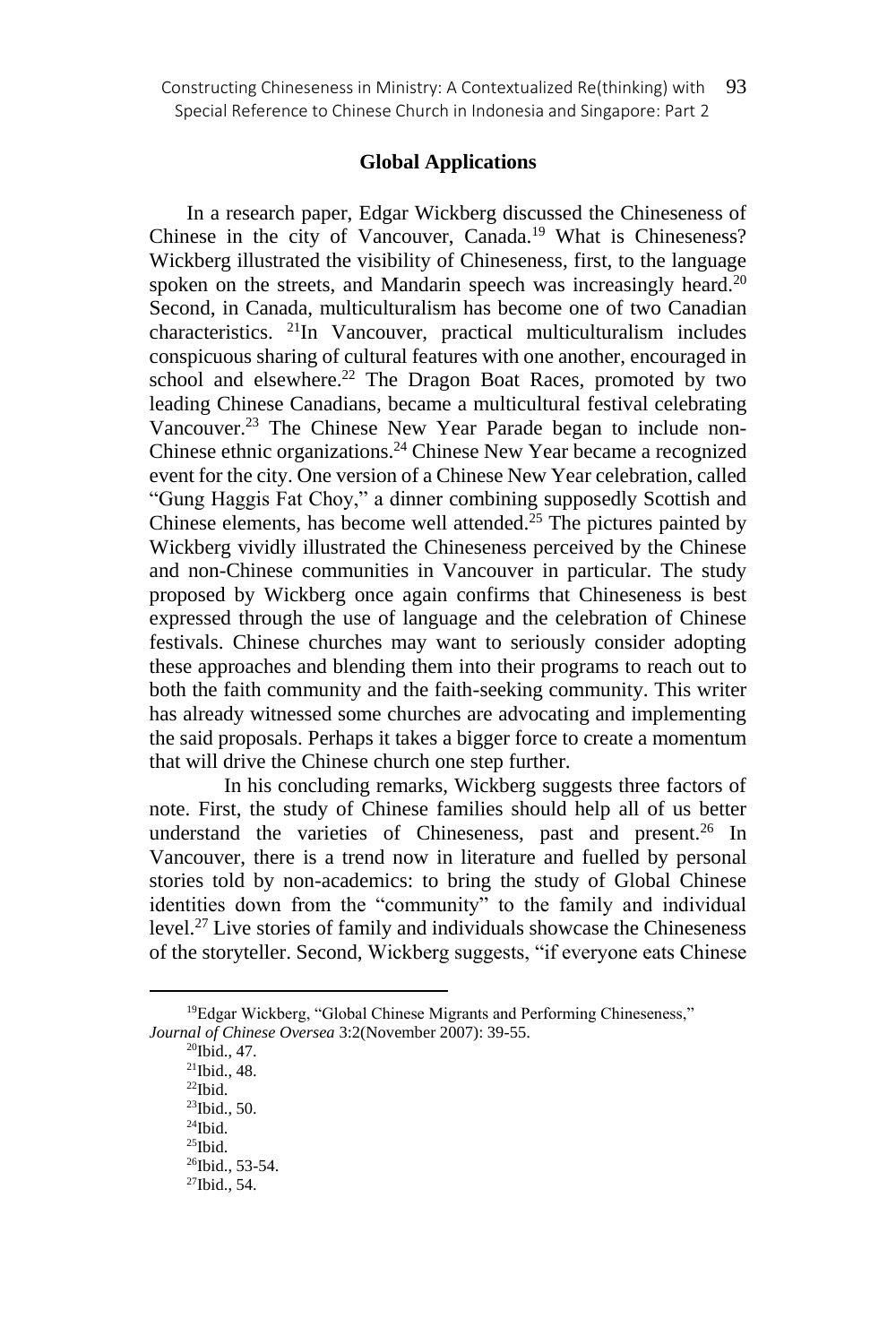food and celebrates Chinese New Year, then the marker of Chineseness may be subject to appropriation and modification by people with no Chinese background."<sup>28</sup> Ethnography is always a subject of interest both to the ethnographer and the anthropologist. This is an area that the Chinese church needs to investigate the pattern and illustration of Chinese culture through integrating the elements of the Chineseness in the preaching of the gospel. In Vancouver where the Global Cities concept is embedded, multicultural sharing may become a new and influential shaping force.<sup>29</sup> Third, Wickberg strongly advocates "that possibility, along with changing attitudes in Global Cities toward the rise of China, changing attitudes toward religion, and changing meanings of nationalism and modernity may yield totally new perspectives in the history of Global Chineseness and its performances."<sup>30</sup> Wickberg is presenting a new scenario where Chineseness is being defined by the strong influential force of a politically and economically strong China.

## **Conclusion**

In examining existing models of promoting Chineseness, the church uses language to share the Gospel. The Chinese church in Indonesia and Singapore may seek the wisdom of God and to tab-on the strategies of these two governments in dealing with China and grasp on the opportunity to use the influence of China to reach a new destiny.

#### **Bibliography**

#### *General*

- Bevans, Stephen B. *Models of Contextual Theology*. Revised and Expanded Edition. Maryknoll, New York: Orbis Books, 2016.
- Eilers, Franz-Josef. *Communication Between Cultures. An Introduction to Intercultural Communication*. Manila: Divine Word Publications, 1992.

Elmer, Duane. *Cross-Cultural Connections: Stepping out and Fitting in around the World*. Downers Frove, IL.: Inter Varsity Press, 2002.

Green, Laurie. *Let's Do Theology: A Pastoral Cycle Resource Book*. London: Mowbray, 1990.

- Kim, Sebastian C. H., ed. *Christian Theology in Asia*. Cambridge: Cambridge University Press, 2008.
	- $28$ Ibid.

<sup>29</sup>Ibid.

<sup>30</sup>Ibid.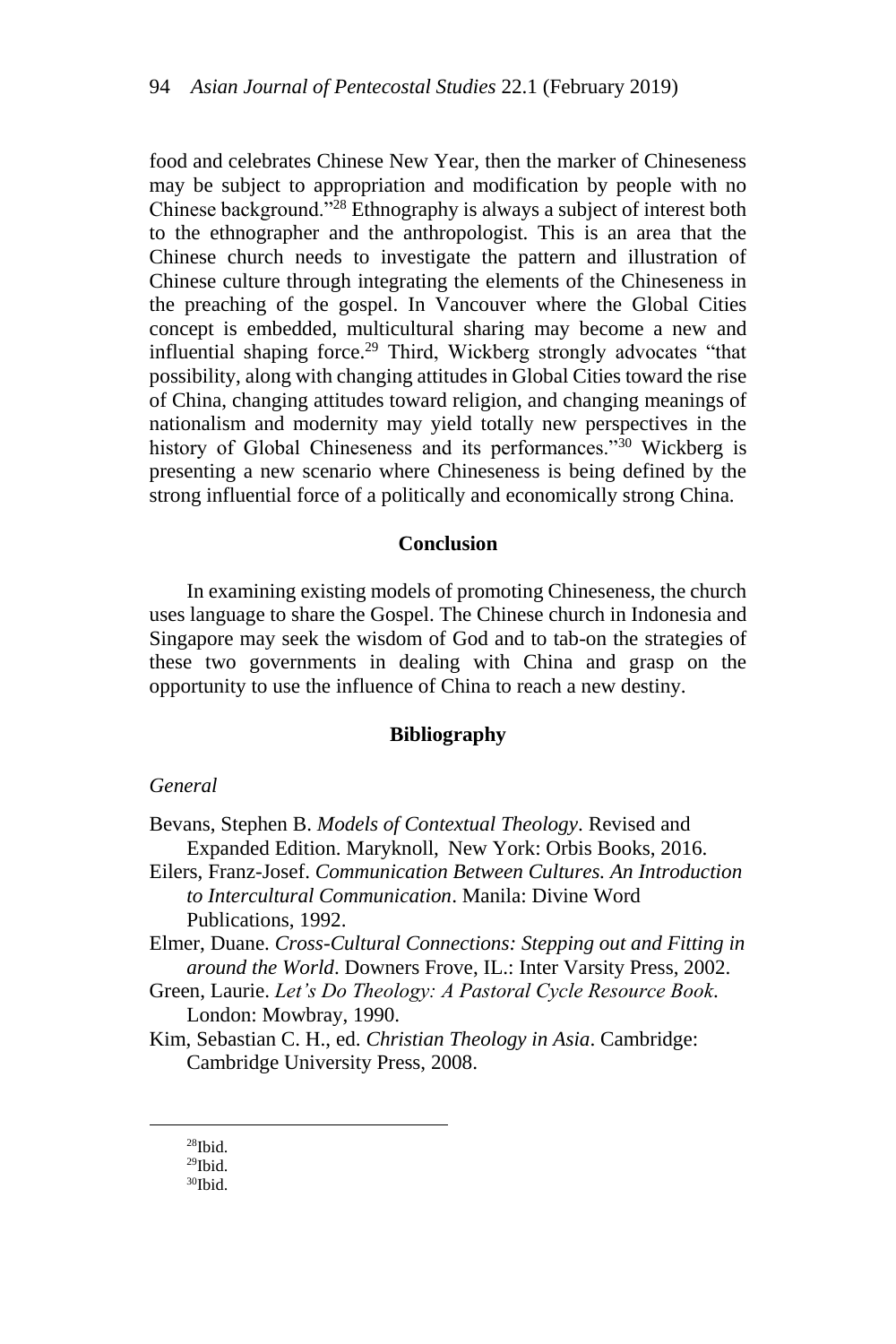Constructing Chineseness in Ministry: A Contextualized Re(thinking) with 95 Special Reference to Chinese Church in Indonesia and Singapore: Part 2

- Küng, Hans and Julia Ching. *Christianity and Chinese Religions*. New York: Doubleday, 1989.
- Schreiter, Robert J. *Constructing Local Theologies*. London: SCM, 1985.
- Teague, Dennis. *Culture: The Missing Link in Missions*. Manila: OMF Literature Inc., 1996.
- Yang. C. K. *Religion in Chinese Society. A Study of Contemporary Social Functions of Religion and Some of Their Historical Factors*. Taipei: SMC Publishing Inc., 1991.
- Yap, Kim Hao. *Doing Theology in a Pluralistic World*. Singapore: The Methodist Book Room, 1990.
- *Chineseness Study: General*
- Andaya, Barbara Watson. "'Come Home, Come Home!' Chineseness, John Sung and Theatrical Evangelism in 1930s Southeast Asia." *Southeast Asian Studies at the University of Freiburg Occasional Paper Series.* Occasional Paper No.23 (February 2015): 1-17.
- Chun, Allen. *Forget Chineseness: On the Geopolitics of Cultural Identification. NY: Sunny Press, 2017.*
- Tan, E. K. *Rethinking Chineseness: Translational Sinophone Identities in the Nanyang Literary World*. Amherst, NY: Cambria Press, 2013.
- Wang, GungWu. *The Chineseness of China: Selected Essays*. Hong Kong: Oxford University Press, 1991.

*Chineseness Study: Indonesia*

- Hoon, Chang Yau. *Chinese Identity in Post-Suharto Indonesia*. Brighton, UK.: Sussex Academic Press, 2011.
- Sai, Siew-Min, and Hoon Chang-Yau, ed. *Chinese Indonesians Reassessed: History, Religion, and Belonging*. Oxford and New York: Routledge, 2013.

*Chineseness Study: Singapore*

Lee, Daphnee. *Managing Chineseness: Identity and Ethnic Management in Singapore*. London: Palgrave Macmillan, 2017.

# *Books in Chinese*

莫非特。《亚洲基督教史(卷二:1500-1900)》。中国神学研究 院中国文化研究中心译。 香港:基督教文艺出版社, 2012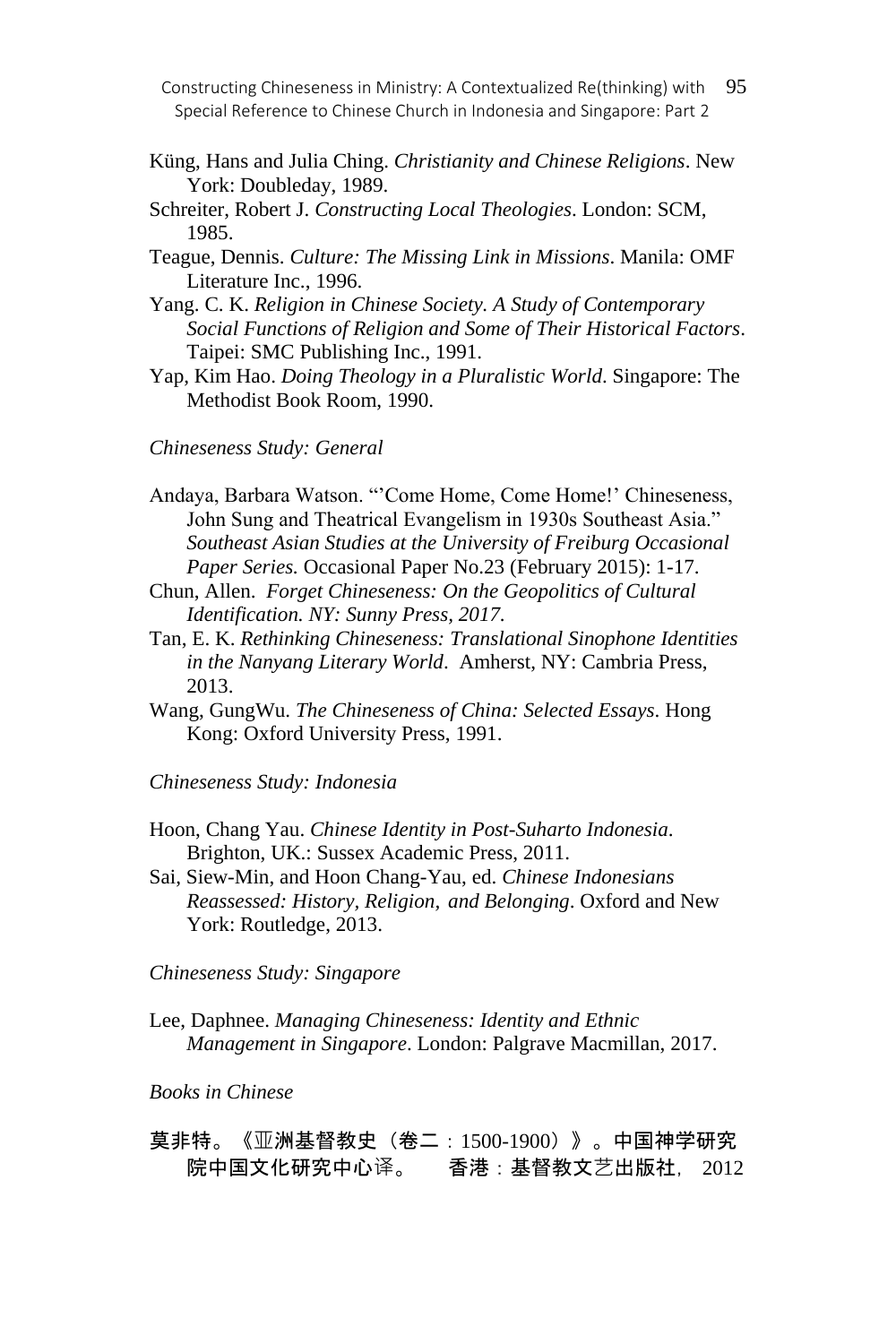。(Moffett, Samuel Hugh. *A History of Christianity in Asia*. Volume II:1500-1900.)

苏庆华。《东南亚华人宗教与历史论丛》。新加坡:青年书局,

- 2013。(Su, Qing Hua. *Religion and History of Chinese in South East Asia*.)
- 郑筱筠主编。《东南亚宗教与社会发展研究》。北京:中国社会 科学出版社,2013。(Zheng, Xiao Yun, ed. *Study on Religion and Social Development of the South East Asia*.)

# *Thesis and Dissertations*

- Adam, Erniyawanti. "Identity and Education: Negotiating Differences between the Expectations of Chinese Indonesians and National Education Policies.(A Case Study from Lombok, the Province of West Nusa Tenggara, Indonesia)." MA Thesis, University of Hawai'i, 2012.
- Aiyer, Subramaniam. "From Colonial Segregation to Postcolonial 'Integration'-Constructing Ethnic Difference Through Singapore's Little India and the Singapore 'Indian'." PhD. Thesis, University of Canterbury, 2006.
- Ang, Ling-yin Lynn. "A Question of "Chineseness": The Chinese Diaspora in Singapore 1819-1950s. " PhD. Thesis, University of Stirling, 2001.
- Chong, Wu Ling. Democratisation and Ethnic Minorities: Chinese Indonesians in Post-Suharto Indonesia. PhD. Thesis, National University of Singapore, 2014.
- Eifert, Yvonne. "Conflict Formation and Transformation in Indonesia: Chinese and Indigenous Indonesians on their way to Peace? A Peace and Conflict Analysis according to the Transcend Method." PhD. Thesis, University of Giessen, 2012.
- Heward, Brady John. "Comparison of the Acceptability of Discipline Practices between Chinese Medical Students and Residents and US Medical Students." MD thesis, The Yale University School of Medicine, 2011.
- Hoon, Chang-Yau. "Reconceptualising Ethnic Chinese Identity in Post-Suharto Indonesia." PhD. Thesis, The University of Western Australia, 2006.
- Lazum, Lone Wah. "Multilingual Ministry of Oakland Burnmese Mission Baptist Church: A Case Study. " DMin. Thesis, Temple Baptist Seminary, 2012.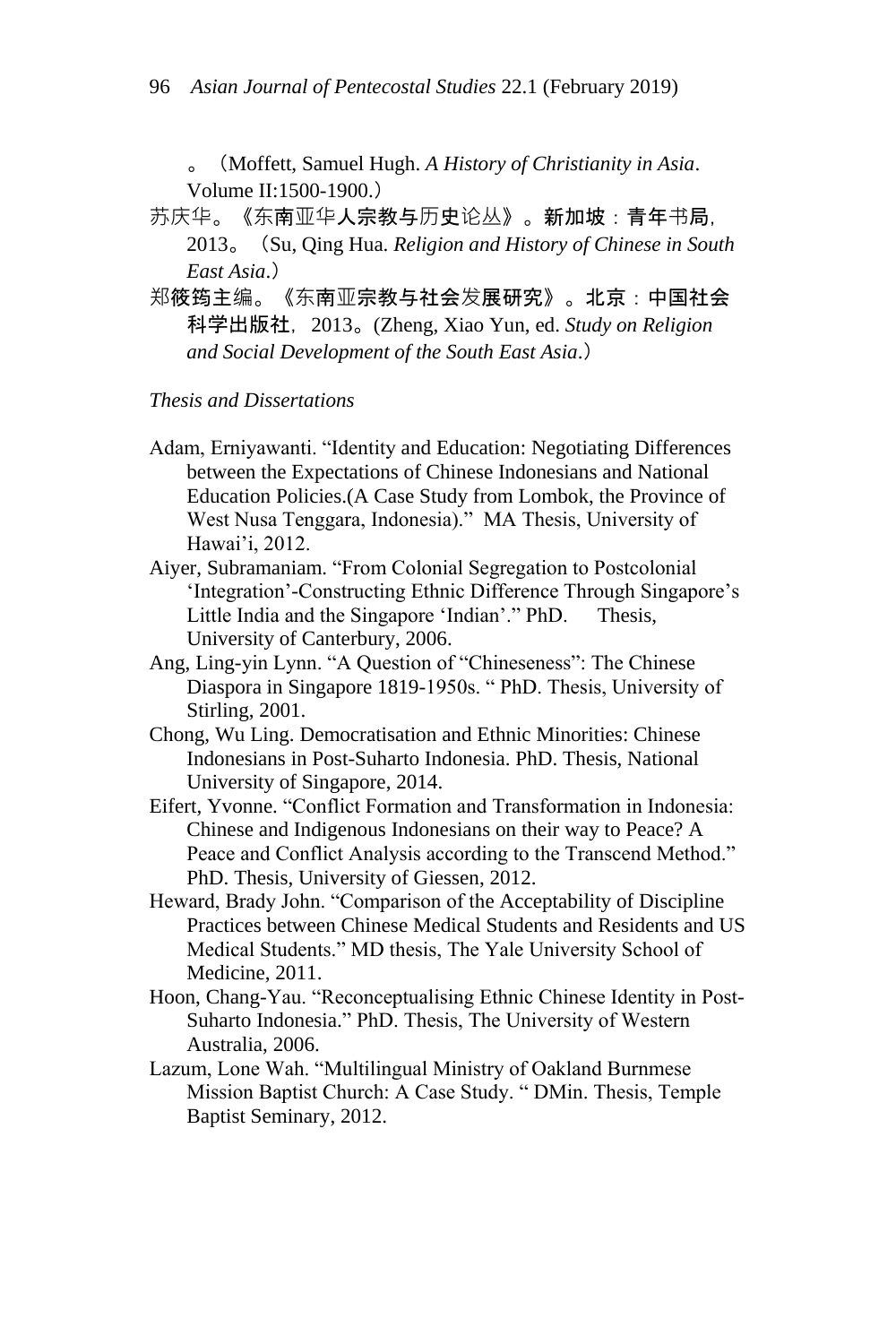Constructing Chineseness in Ministry: A Contextualized Re(thinking) with 97 Special Reference to Chinese Church in Indonesia and Singapore: Part 2

- Li, Jinling. "Chineseness as a Moving Target: Changing Infrastructures of the Chinese Diaspora in the Netherlands." PhD. Thesis, Netherlands: Tilburg University, 2016.
- Schoonmaker, Geoffrey Noel. "Preaching about Race: A Homiletic for Racial Reconciliation." PhD. Thesis, Vanderbilt University, 2012.
- Tak, Shin C. "Communication through Sermon for the Korean Church in a Postmodern Period." MA Thesis, Reformed Theological Seminary, 2008.
- Travis, Sarah Anne Noreen. "Preaching in the Perichoretic Space: A Social Trinitarian Postcolonial Homiletic for the Canadian Context." DTheo. Thesis. Knox College and University of Toronto, 2012.
- Yang, Sunggu. "A Pilgrim's Homiletics: A Comparative Practical Theological Study on Five Social-Ecclesial Codes of Asian/Korean American Diasporic Protestant Preaching." PhD. Thesis, Vanderbilt University, 2015.

### *Journal Articles*

- Beattie, James. "Growing Chinese Influences in New Zealand: Chinese Gardens, Identity and Meaning." *New Zealand Journal of Asian Studies* 9,1 (June, 2007): 38-61.
- Chin, Ee Ong, Meghann Ormond and Dian Sulianti. "Performing 'Chineseness' in Singkawang: Diasporic moorings, festivals and tourism." *Asia Pacific Viewpoint* Vol.58, No.1 (April 2017): 41- 56.
- He, Chengzhou. "The Ambiguities of Chineseness and the Dispute Over the 'Homecoming' of Turandot." *Comparative Literature Studies* Vol.49, No.4 (2012): 547-564.
- Hoon, Chang-Yau. "Between Hybridity and Identity: Chineseness as a Cultural Resource in Indonesia." Working Paper No. 2. *Institute of Asian Studies* (2017).
- Hoon, Chang Yau. "God and Discipline: Religious Education and Character Building in a Christian School in Jakarta." *South East Asia Research* Vol.22 Issue 4 (2014): 505-524.
- Hoon, Chang-Yau. "Mapping 'Chinese' Christian School in Indonesia: Ethnicity, Class and Religion." *Asia Pacific Education Review* Vol. 12 Issue 3(2010): 403-411.
- Hoon, Chang Yau. "Mapping Chineseness on the landscape of Christian Churches in Indonesia." *Asian Ethnicity* 17(2) (2016):228-247.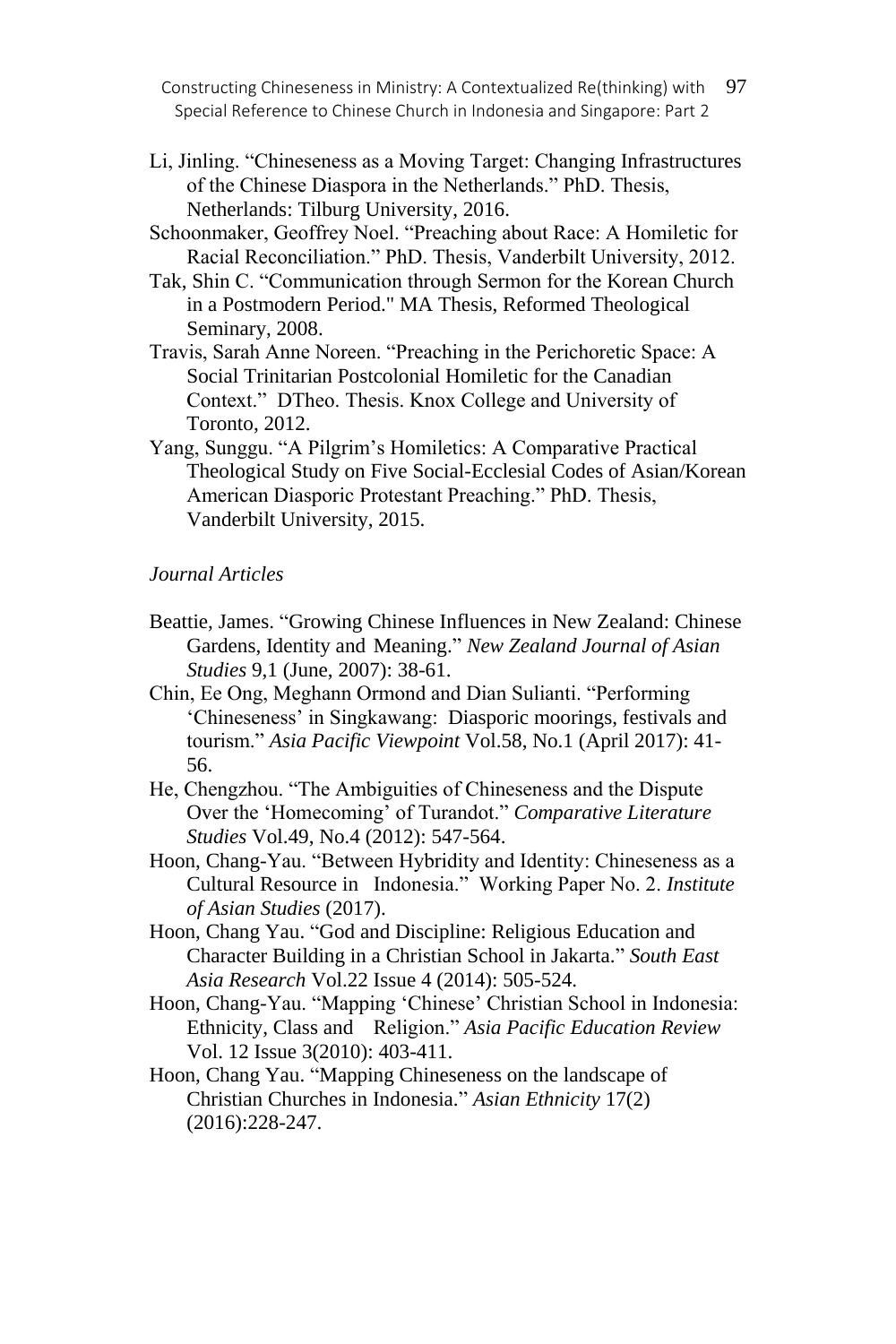- Hoon, Chang Yau. "Multicultural Citizenship Education in Indonesia: The Case of a Chinese Christian School." *Journal of Southeast Asian Studies* Vol.44, Issue 3 (October 2013): 490-510.
- Hoon, Chang Yau. "Religious Aspirations among Urban Christians in Contemporary Indonesia." *International Sociology* 31(4) (2016):413-431.
- Koning, Juliette. "Chineseness and Chinese Indonesia Business Practices: A Generational and Discursive Enquiry." *East Asia* 24 (2007): 129-152.
- Rao, Xinzi. "Revisiting Chines-ness: A Trancultural Exploration of Chinese Christians in Germany." *Studies in World Christianity* Vol.23, Issue 2 (Jul 2017): 122-140.
- Schreiter, Robert J. Christian Theology between the Global and the Local. *Theological Education* Vol.29 No.2 (Spring 1993):113-126.
- Tan, Eugene K. B. "Re-Engaging Chineseness: Political, Economic and Cultural Imperatives of Nation-Building in Singapore." *China Quarterly* 175(2003):751-774.
- Urban, Gregory S. The Eternal Newcomer: Chinese Indonesian Identity from Indonesia to the United States. *LUX: A Journal of Transdisciplinary Writing and Research from Claremont Graduate University* Vol3, Iss.1 Article 19 (2013): 1-11.
- Wickberg, Edgar. Global Chinese Migrants and Performing Chineseness. *Journal of Chinese Oversea* 3:2 (November 2007): 39-55.
- Yip, Jeaney, Hoon Chang Yau. "'To Build a Generation of Stars': Megachurch Identity, Religion and Modernity in Indonesia." *South East Asia Research* Vol.24 Issue 4 (2016):477-491.

## *Online Articles*

Sy Ren Quah (2009) Performing Chineseness in multicultural Singapore: a discussion on selected literary and cultural texts, Asian Ethnicity, 10:3, 225-238, DOI:10.1080/1463136 0903189583.

## *Websites*

- http://mandarin.org.sg/en. This is the official website of Speaking Mandarin Campaign initiated and promoted by the Singapore Government.
- https://www.nhb.gov.sg/what-we-do/our-work/communityengagement/public-programmes/nati onal-language-campaigns.